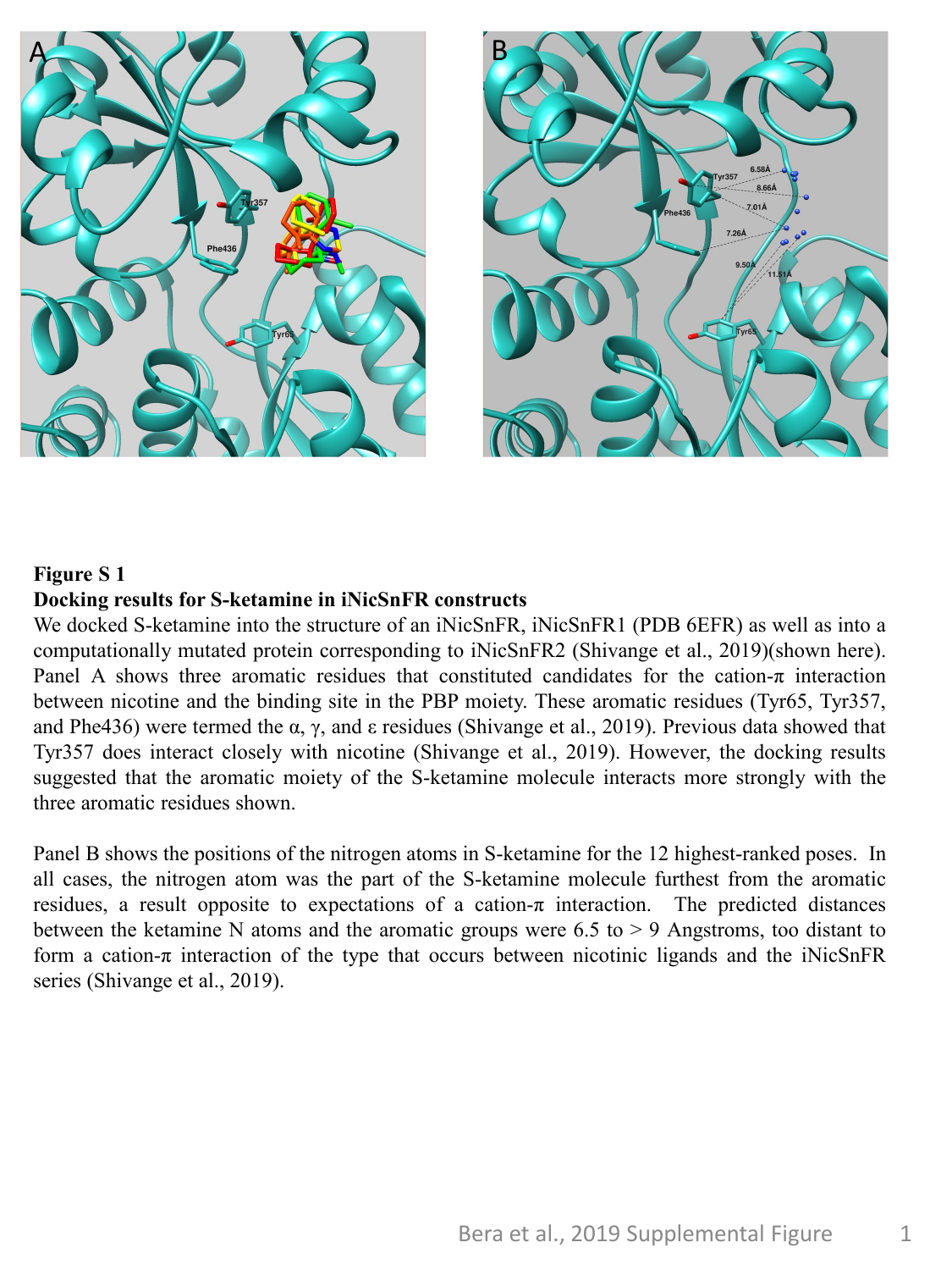

**Figure S 2**

## **Dose-response Relations for 400 nm excitation at various pH values**

Summary of dose-response relations for iSketSnFR2 in the pH range from 6 to 8.5. Because the  $\Delta F/F_0$  values were all relatively small and noisy, we constrained the fits further by assuming a Hill coefficient of 1.0 in all cases. Note that  $\Delta F/F_0$ and the S-slope are both negative. Note that  $EC_{50}$  and S-slope are plotted on log scales.